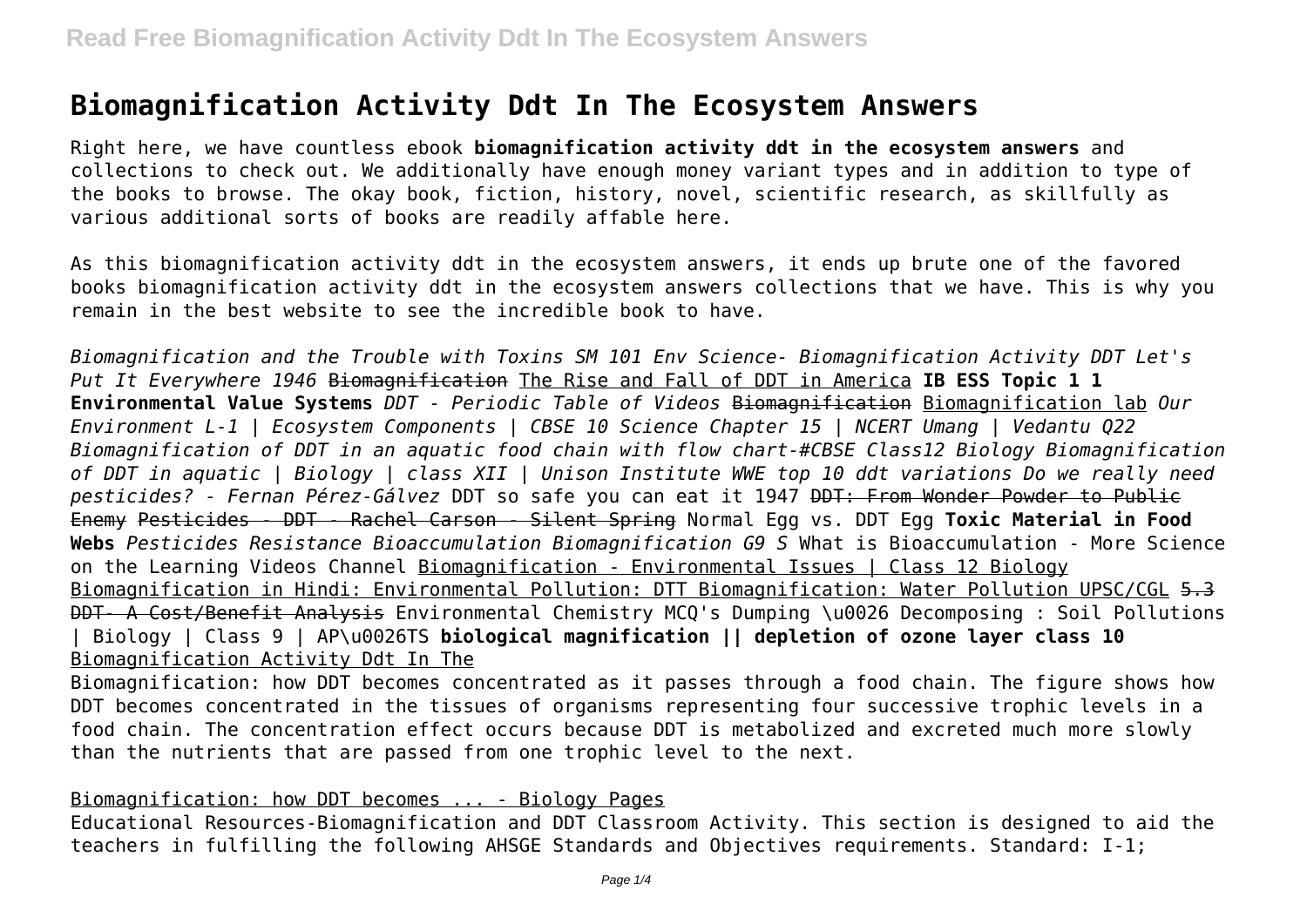Standard: II-1; Standard: III-3 ; Standard: VI-1 "Operation Cat Drop" Click here for classroom handout

Biomagnification and DDT Classroom Activity – Action Outdoors

Biomagnification Activity: DDT in the Ecosystem. 1. Use the following information to answer the questions below. DDT (dichlorodiphenyltrichloroethane) is a...

#### Biomagnification Activity Ddt In The Ecosystem Answer Key ...

On this page you can read or download biomagnification activity ddt in the ecosystem answers in PDF format. If you don't see any interesting for you, use our search form on bottom ↓ . Biomagnification Activity: DDT in the Ecosystem. Biomagnification Activity: DDT in the Ecosystem. 1. Use the following information to answer the questions below.

#### Biomagnification Activity Ddt In The Ecosystem Answers ...

Download biomagnification activity ddt in the ecosystem answer key document. On this page you can read or download biomagnification activity ddt in the ecosystem answer key in PDF format. If you don't see any interesting for you, use our search form on bottom ↓ . Energy Flow Through an Ecosystem sepuplhs.org ...

## Biomagnification Activity Ddt In The Ecosystem Answer Key ...

HANDOUT Biomagnification Activity: DDT in the Ecosystem 1 Use the following information to answer the... Executive Summary of Biomagnification Teaching and Graphs and biomagnification, students complete a Think-Pair-Share activity... Ecosystem and Landscape Factors Influencing Biomagnification.

# Biomagnification Activity Ddt In The Ecosystem - Joomlaxe.com

Bioaccumulation occurs when a chemical accumulates in a living organism. For a chemical to bioaccumulate, it must remain in the living organism and not be easily broken down by metabolic pathways in that organism. DDT easily becomes embedded into the fat stores of animals where it can remain for many years.

# The Cautionary Tale of DDT – Biomagnification ...

DDT is thought to biomagnify and biomagnification is one of the most significant reasons it was deemed harmful to the environment by the EPA and other organizations. DDT is stored in the fat of animals and takes many years to break down, and as the fat is consumed by predators, the amounts of DDT biomagnify. DDT is now a banned substance in many parts of the world.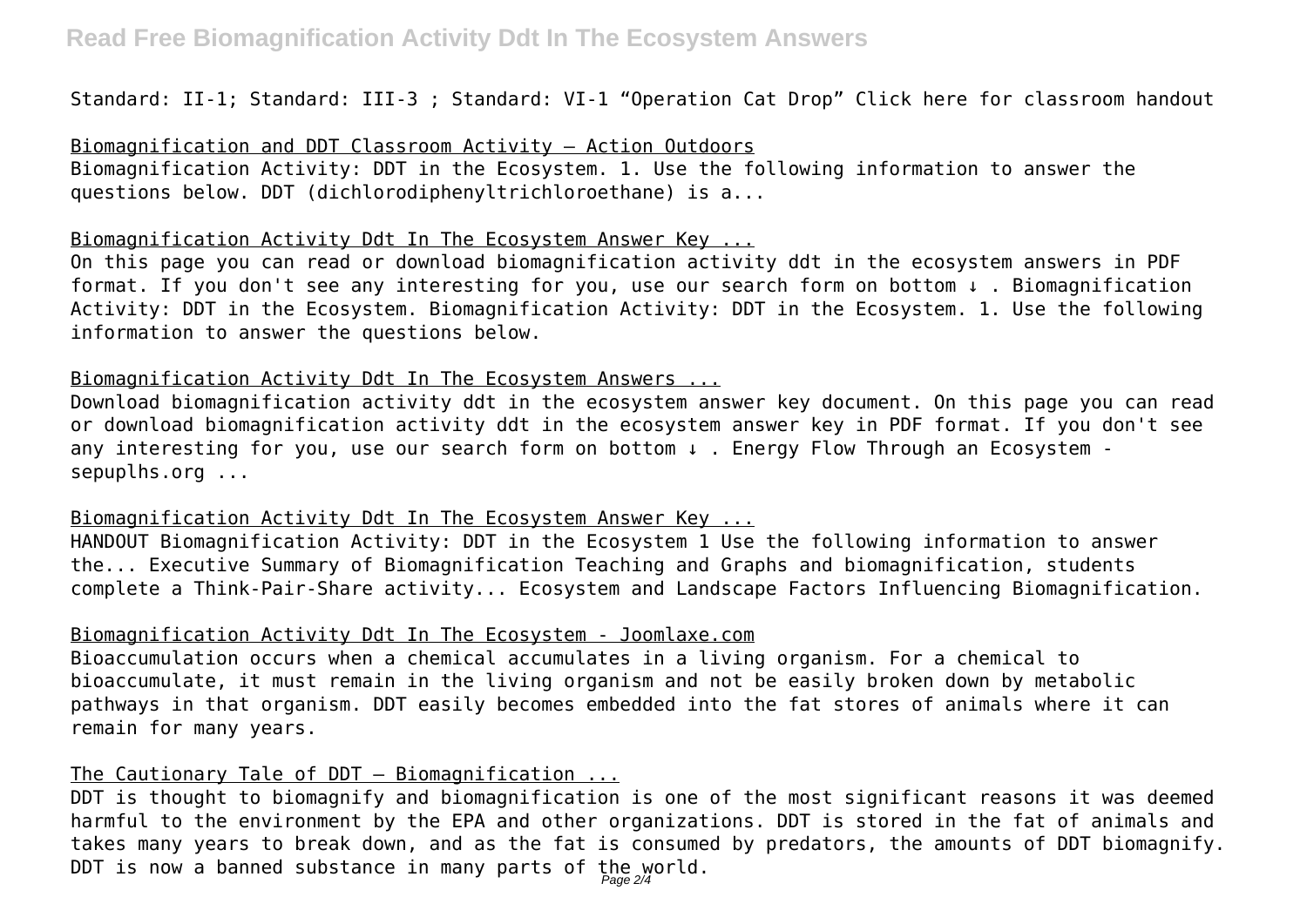## BIOMAGNIFICATION BIO ACCUMULATION CONCENTRATION

Both in mammals and birds, cadmium is deposited mainly in the kidneys. In penguins from the Antarctic, an area not polluted by cadmium because of human activities, kidney concentrations between 50 and 80 mg/kg wet weight have been reported in several studies, leading to renal tubular necrotic changes (Elinder, 1992). Also Arctic and Antarctic whales and seals have very high renal cadmium levels; Greenland harbour seals have much higher Cd levels than seals from the North Sea, which receives ...

## Biomagnification - an overview | ScienceDirect Topics

Which organism contained the largest concentration of DDT? 3. Why is DDT harmful to osprey? 4. What is biomagnification? 5. The organisms used as examples in this activity are common in lake and river ecosystems in North America. Using the information below construct a food web of a typical lake ecosystem in the space provided below. • Algae undergo photosynthesis • Zooplankton eat algae • Minnows eat zooplankton, algae, and insect larvae • Largemouth bass eat sunfish and minnows ...

#### What happened to the amount of DDT per organism as you ...

activity. When an animal consumes food having DDT residue, the DDT accumulates in the tissue of the animal by a process called bioaccumulation. The higher an animal is on the food chain (e.g. tertiary consumer such as seals), the greater the concentration of DDT in their body as a result of a process called biomagnification. In this activity you will identify

#### Lesson 2: Food Webs, Bioaccumulation, and Visualizing Data

Biomagnification can be defined as the rise or increase in the contaminated substances caused by the intoxicating environment. The contaminants might be heavy metals such as mercury, arsenic, and pesticides such as polychlorinated biphenyls and DDT. These substances are taken up by the organisms through the food they consume.

## Biomagnification - Causes And Effects Of Biomagnification

Question: CLA DATE CHAPTER 1 HANDOUT BLM 1.2.17 Biomagnification Activity: DDT In The Ecosystem DDT Levels In Atlantic Seabird Eggs DDT Level In Eggs (ppm) Species Year Bay Of Fundy Leach's Storm Petrel 1968 No Data 1972 6.81 1976 1.75 1980 1.13 1984 1.05 Atlantic Puffin 1968 No Data 1972 2.57 1.27 1980 1.03 1984 0.74 Double-crested No Data Commorant 1972 6.51 ...

CLA DATE CHAPTER 1 HANDOUT BLM 1.2.17 ... - chegg.com Page 3/4